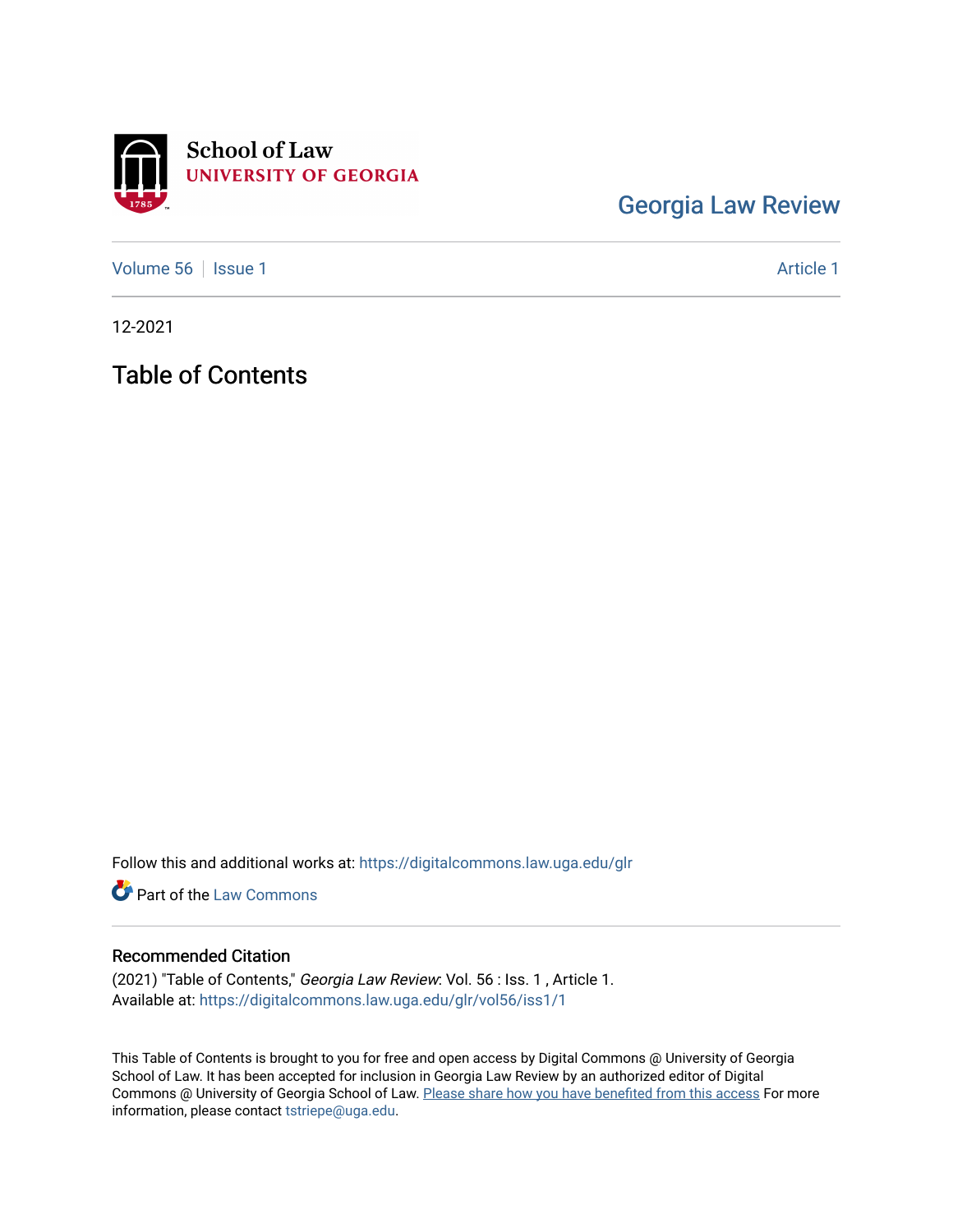# **GEORGIA LAW REVIEW**

|  | <b>WINTER 2021</b> | VOLUME 56 | NUMBER <sub>1</sub> |
|--|--------------------|-----------|---------------------|
|--|--------------------|-----------|---------------------|

### *ARTICLES*

| Finding Original Public Meaning                                                                                                  | James A. Macleod                                   |
|----------------------------------------------------------------------------------------------------------------------------------|----------------------------------------------------|
| The Lost History of Delegation at<br>the Founding                                                                                | Christine Kexel Chabot                             |
| Criticizing Judges: A Lawyer's<br>Professional Responsibility                                                                    | Lonnie T. Brown, Jr.                               |
| Deadly "Toxins": A National Empirical Study<br>of Racial Bias and Future<br>Dangerousness Determinations                         | Justin D. Levinson,<br>G. Ben Cohen & Koichi Hioki |
| <b>NOTES</b>                                                                                                                     |                                                    |
| The Gig Economy's Short Reach: An Analysis<br>of the Scope of the Federal Arbitration Act's<br>"Transportation Worker" Exemption | Emina Sadic Herzberger                             |
| Agents of Bioshield: The FDA, Emergency Use<br>Authorizations, and Public Trust                                                  | Kirstiana Perryman                                 |
| Socially Distant Signing: Why Georgia Should<br>Adopt Remote Will Execution in<br>the Post-COVID World                           | Jessie Daniel Rankin                               |
| Boom or Bust: Ensuring the Georgia State-wide<br>Business Court Fulfills Its Constitutional<br>Promise                           | Roya Naghepour                                     |
| Going, Going, Gone: Takings Clause Challenges<br>to the CDC's Eviction Moratorium                                                | Meredith Bradshaw                                  |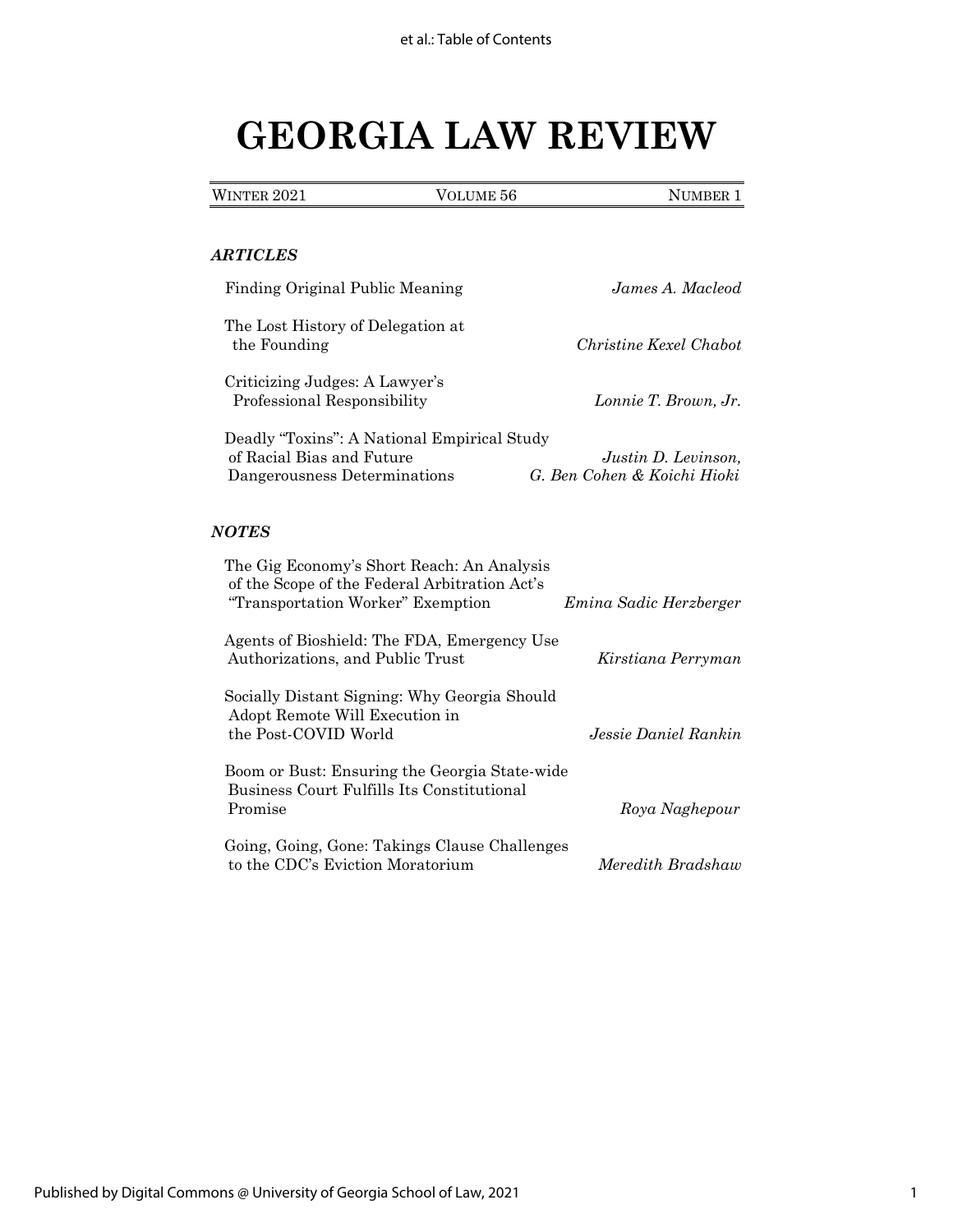# **GEORGIA LAW REVIEW**

| WINTER 2021                                | VOLUME 56                                                                                                                                                       | NUMBER 1 |
|--------------------------------------------|-----------------------------------------------------------------------------------------------------------------------------------------------------------------|----------|
| <b>ARTICLES</b>                            |                                                                                                                                                                 |          |
| Finding Original Public Meaning            |                                                                                                                                                                 | 1        |
|                                            | The Lost History of Delegation at the Founding                                                                                                                  | 81       |
|                                            | Criticizing Judges: A Lawyer's Professional Responsibility                                                                                                      | 161      |
|                                            | Deadly "Toxins": A National Empirical Study of Racial Bias and<br><b>Future Dangerousness Determinations</b><br>Justin D. Levinson, G. Ben Cohen & Koichi Hioki | 225      |
| <b>NOTES</b>                               |                                                                                                                                                                 |          |
|                                            | The Gig Economy's Short Reach: An Analysis of the Scope of the<br>Federal Arbitration Act's "Transportation Worker" Exemption                                   | 299      |
| and Public Trust                           | Agents of Bioshield: The FDA, Emergency Use Authorizations,                                                                                                     |          |
|                                            |                                                                                                                                                                 | 341      |
|                                            | Socially Distant Signing: Why Georgia Should Adopt Remote Will<br>Execution in the Post-COVID World                                                             |          |
|                                            |                                                                                                                                                                 | 391      |
| <b>Fulfills Its Constitutional Promise</b> | Boom or Bust: Ensuring the Georgia State-wide Business Court                                                                                                    |          |
|                                            |                                                                                                                                                                 | 423      |
| CDC's Eviction Moratorium                  | Going, Going, Gone: Takings Clause Challenges to the                                                                                                            |          |
|                                            |                                                                                                                                                                 | 457      |
| VOLUME 56                                  | WINTER 2021<br><b>GEORGIA LAW REVIEW ASSOCIATION, INC.</b><br>$^\circ$ 2021                                                                                     | NUMBER 1 |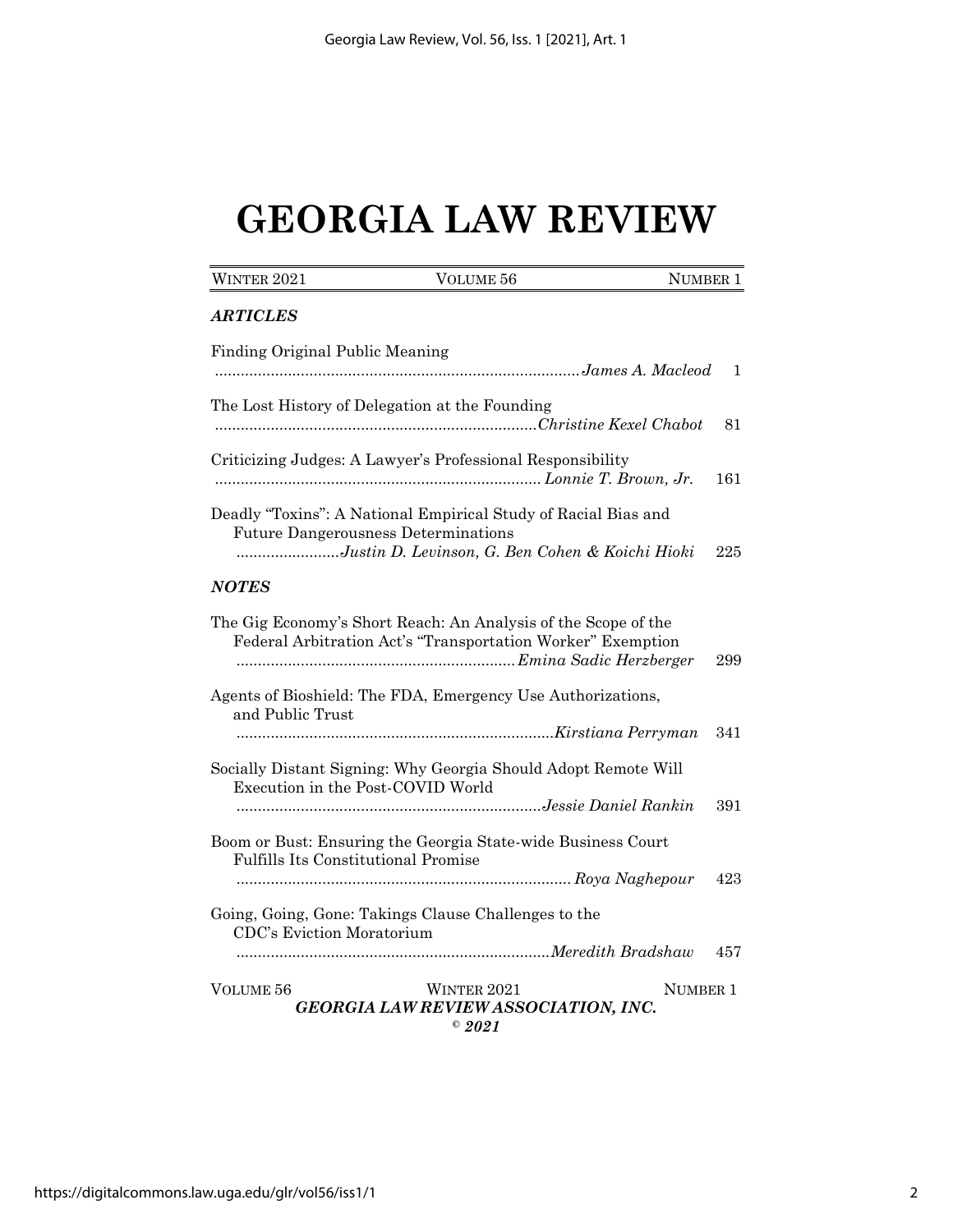## **GEORGIA LAW REVIEW**

### VOLUME 56 FALL 2021–SUMMER 2022

*Executive Notes Editors* CONNOR MICHAEL CORRELL EMINA SADIC HERZBERGER

*Executive Online Editors* SYDNEY HARRIS BROGDEN AMY LYNN MORGIA

Published Four Times a Year by Students of the University of Georgia School of Law

#### EXECUTIVE BOARD

*Editor-in-Chief* COURTNEY MARIE HOGAN

*ExecutiveManagingEditor* JESSIE DANIEL RANKIN

*Executive Articles Editors* KIRSTIANA AASE REISAETER PERRYMAN TINSLEY JORDAN STOKES

*Executive Symposium Editors* TAYLOR ANDREW CRESSLER PAIGE CHRISTINE MEDLEY

JOSHUA LOGAN BEARDEN CHARLES DENTON CALKINS JAMES JOSEPH DEITSCH WESLEY DONALD EDWARDS

*Senior Managing Editor* ANNEFLOOR JOSEPHINE DE GROOT

MANAGING BOARD

#### *Articles Editors* ALEXANDER JAMES HILL CHRISTIAN RILEY JONES TAYLOR NICOLE LEAR

NATHANIEL STEPHEN LIM

*Notes Editors*

DONAVAN CHRISTIAN JULEUS ROYA NAGHEPOUR ELIZABETH MARIE O'ROARK

*Online Editors*

MADISON JUSTINE MCMICHAEL

*Symposium Editors*

HENRY WESSINGER HELTON HALEY ELIZABETH KLASS HANNA CARIN SCHERER

EDITORIAL BOARD

ROBY HANDY JERNIGAN JESSE LEE KEEFFE III CHRISTINA MARIE KLEIN ALEXANDER FRANCIS KRUPP DAVID PAUL LERNER MATTHEW DONALD LEWIS NICHOLAS REED LEWIS CARSON HART MASENTHIN TAYLOR FREDERICKA MCCLAIN G. MAX MISEYKO CARA BETH MUSCIANO TAYLOR ANNE PITTMAN EMILY MILDRED PRICE

MEREDITH ANNE BRADSHAW THOMAS ANDRES SANCHEZ EVANS KATHERINE GRACE GRAHAM

SARAH ISABEL ALEXANDER BRODY ALEXANDER KLETT

THOMAS MICHAEL DUFFY JR. JORDANA KAITLIN FRIEDMAN

ELI WARNER AWBREY DESTINY BRIANA BARNETT SEAN CHRISTOPHER BARRETT DEVIN CUQUET BERRIGAN FRANCES FLAGG BROWN AVERY ELIZABETH CARTER KASEY BLAKE CLARK JACQUELINE GRACE D'ANIELLO HUNTER ANDERSON DAVIS EMILY REED FERGUSON JACOB AARON FRIEDMAN AUSTEN DAVID GILBERT SAVANNAH LERIE GRANT LUCAS JAMES IDDINGS

JASON PAUL MARTELL MADISON GRIMES MISCHIK ELIZABETH FLETCHER PHILLIPS MITCHELL CAS TUCK

ABIGAIL HELENA OLSON LAUREN CATHERINE TAYLOR SUZANNE NANNEY THOMPSON

ANDREW KINCAID WRIGHT

BRADLEY ROBERT SPINNER SARAH ASHLEY TROWBRIDGE

LOGAN REED PURVIS KYLE LANGFORD RENNER MIRANDA FAYE RHODES ALINA NICOLE SALGADO AKASH PRAKASH SHAH MARY FRANCES SIMMS JAMES ADAMS STEWART CHRISTIAN MICHAEL SULLIVAN SANTIAGO JOSÉ VILLAR ELIAS ADDISON WALKER NIA WALLER SAMUEL WON BRIANNA NICOLE YATES